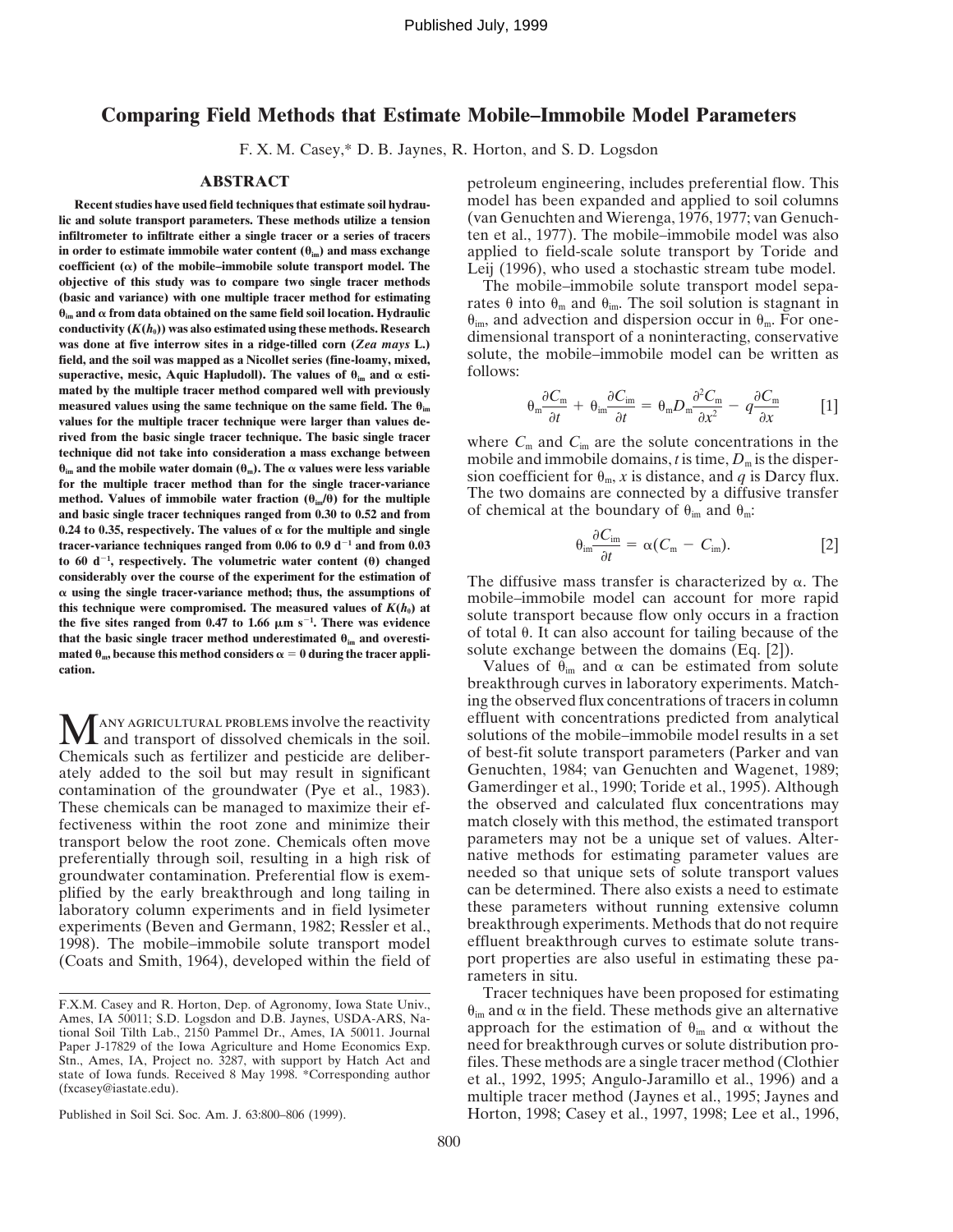applied in the field and have received limited validation. KCl and placed on the flat soil surface. Infiltration began at<br>The multiple tracer method was field tested by Casey a pressure head of  $-30$  mm and the early cumu The multiple tracer method was field tested by Casey a pressure head of  $-30$  mm and the early cumulative infiltra-<br>et al. (1997) and further laboratory tested by Lee et al. (1) volumes were automatically recorded every s et al. (1997) and further laboratory tested by Lee et al.<br>
(1996, 1997), the latter of whom used both the break-<br>
through curve method and the multiple tracer method<br>
through curve method and the multiple tracer method<br>
w lyzed for resident tracer concentrations. The multiple infiltration rates (*i*) according to White and Sully (1987). tracer method was used with the resident tracer concen-<br>trations to estimate  $\theta_{\text{in}}$  and  $\alpha$ . Lee et al. (1996, 1997) following expression (Philip, 1957; White and Sully, 1987, trations to estimate  $\theta_{\text{im}}$  and  $\alpha$ . Lee et al. (1996, 1997) follow<br>were able to use these estimates to accurately predict 1988): were able to use these estimates to accurately predict solute breakthrough curves and resident concentration  $I = St^{1/2}$  [3]<br>profiles in soil columns. The single tracer method has<br>been field tested in several studies (Clothier et al. 1992) where t is the infiltration time. Sor been field tested in several studies *(Clothier et al., 1992, the infiltration time. Some infinity was estimated from time.*  $1992$ *,*  $1992$ *,*  $1992$ *,*  $1992$ *,*  $1992$ *,*  $1992$ *,*  $1992$ *,*  $1992$ *,*  $1992$ *,*  $1992$ *,*  $1992$ *,*  $1992$ *, 1* 

1995; Angulo-Jaramillo et al., 1996) but no laboratory<br>validation has been done.<br>Both the multiple and single tracer methods are sim-<br>plifications of the full mobile-immobile model. There<br>exist two separate single tracer tracer method to estimate  $\theta_{\text{im}}$  (Clothier et al., 1992) and the single tracer-variance method to estimate  $\alpha$  where *b* is a shape factor between  $\frac{1}{2}$  and  $\pi/4$ , and  $\Delta\theta$  is the (Clothier et al., 1995). The basic single tracer method change in  $\theta$  during the entire i used to estimate  $\theta_{im}$  assumes that  $\alpha = 0$  and that there<br>is no significant solute exchange between  $\theta_m$  and  $\theta_{im}$  ier, 1989) and substituting Eq. [4] into Wooding's (1968) solu- $(C_{\text{im}} = 0)$  during the course of the experiment. The tion for unconfined steady state infiltration from a disk results single tracer-variance method for estimating  $\alpha$  does not in the following expression: single tracer-variance method for estimating  $\alpha$  does not assume  $\alpha = 0$  but that  $\alpha$  can be measured over a long period of time. The multiple tracer method simultane-<br>ously estimates  $\alpha$  and  $\theta_m$  with the assumption that  $\alpha$  is where R is the base radius of the infiltrometer (115 mm) and ously estimates  $\alpha$  and  $\theta_{im}$  with the assumption that  $\alpha$  is  $m$  where *R* is the base radius of the infinite. Both single and multiple tracer methods  $h_0$  is the pressure head (-30 mm). not negligible. Both single and multiple tracer methods<br>assume that there is piston displacement of tracer within<br> $\theta_m$  and that  $C_m$  behind the tracer front is approximated<br>by the input tracer concentration. There are ad with both of these methods. The basic single tracer<br>method is simple to use when estimating  $\theta_{im}$  and the<br>analytical techniques are not complex; however, the sin-<br>gle tracer-variance method is more involved when esti-<br>d mating  $\alpha$ . Both techniques are capable of simultaneously port, recovery, and analysis. Each tracer solution was applied determining soil hydraulic properties. To date there has using a separate infiltrometer; detailed laboratory experiments not been a critical comparison of the two methods. The have shown that infiltration rates quickly ret not been a critical comparison of the two methods. The have shown that infiltration rates quickly return to steady<br>objective of this study is to compare the single and state after brief removal of a tension infiltrometer ( objective of this study is to compare the single and state after brief removal of a tension infiltrometer (Clothier multiple tracer methods for estimating  $\alpha$  and  $\beta$ , of a set al., 1992). The final tracer solution was

August and 14 September 1996 at the Agronomy and Agricul-<br>
for tracer application and sampling depth.<br>
Unitary and Biosystems Engineering Research Center west of Within seconds after the final tracer application the infilt tural and Biosystems Engineering Research Center west of Within seconds after the final tracer application the infiltro-<br>Ames. IA. The soil was manned as a Nicollet series derived meter was removed, and the soil was sample Ames, IA. The soil was mapped as a Nicollet series derived meter was removed, and the soil was sampled from the area<br>from glacial till. Five infiltration sites were located in the that had been beneath the tension infiltro from glacial till. Five infiltration sites were located in the that had been beneath the tension infiltrometer. The infiltration sites interrow areas of adjacent corn rows. The infiltration sites interval area was sectione interrow areas of adjacent corn rows. The infiltration sites were cleared of corn debris and weeds to ensure suitable hydraulic contact between the infiltrometer disk and the soil surface. Experiments to estimate soil hydraulic properties pre-<br>ceded experiments to estimate the solute transport coefficients sampling disturbance was localized to a single quarter and ceded experiments to estimate the solute transport coefficients  $\theta_{im}$  and  $\alpha$ .

ring with height 37 mm and diameter 73 mm. These soil cores plastic. This was done to prevent water loss by evaporation were used to determine the antecedent  $\theta$  and bulk density. A and infiltration from precipitation. D large-base diameter (230 mm, Perroux and White, 1988) ten- experiment there was no precipitation. Approximately 2 d

1997). The single and multiple tracer methods have been sion infiltrometer was filled with a 4-mmol  $L^{-1}$  solution of applied in the field and have received limited validation KCl and placed on the flat soil surface. Inf

$$
I = St^{1/2} \tag{3}
$$

the slope of the measured *I* vs.  $t^{1/2}$ , and coefficients of determination were determined for the regression.

$$
\phi = bS^2/(\Delta \theta) \tag{4}
$$

where *b* is a shape factor between  $\frac{1}{2}$  and  $\pi/4$ , and  $\Delta\theta$  is the ier, 1989) and substituting Eq. [4] into Wooding's (1968) solu-

$$
K(h_0) = i - (2.2S^2)/(\Delta \theta \pi R) \tag{5}
$$

domized to minimize any error caused by nonidentical transmultiple tracer methods for estimating  $\alpha$  and  $\theta_{\text{im}}$  of a<br>field soil.<br>field soil.<br>field soil.<br>field soil.<br>field soil.<br>field soil.<br>field soil.<br>field soil.<br>field soil.<br>field soil. **MATERIALS AND METHODS** that infiltrating 25 to 30 mm of tracer was sufficient to sample soil 10 to 15 mm deep while well avoiding the tracer front. Research took place in a ridge-tilled corn field between 30 We used the same criteria as the Clothier et al. (1995) study ugust and 14 September 1996 at the Agronomy and Agricul-<br>for tracer application and sampling depth.

drical samples (15 mm deep and 10.6 mm diameter) were taken from one of the quarters (Fig. 1) at the same time.  $\alpha$  minimized at the other quarters. The infiltration sites were<br>Near each site a soil core was taken using a beveled brass then covered with plastic and loose soil was spread over the then covered with plastic and loose soil was spread over the and infiltration from precipitation. During the course of the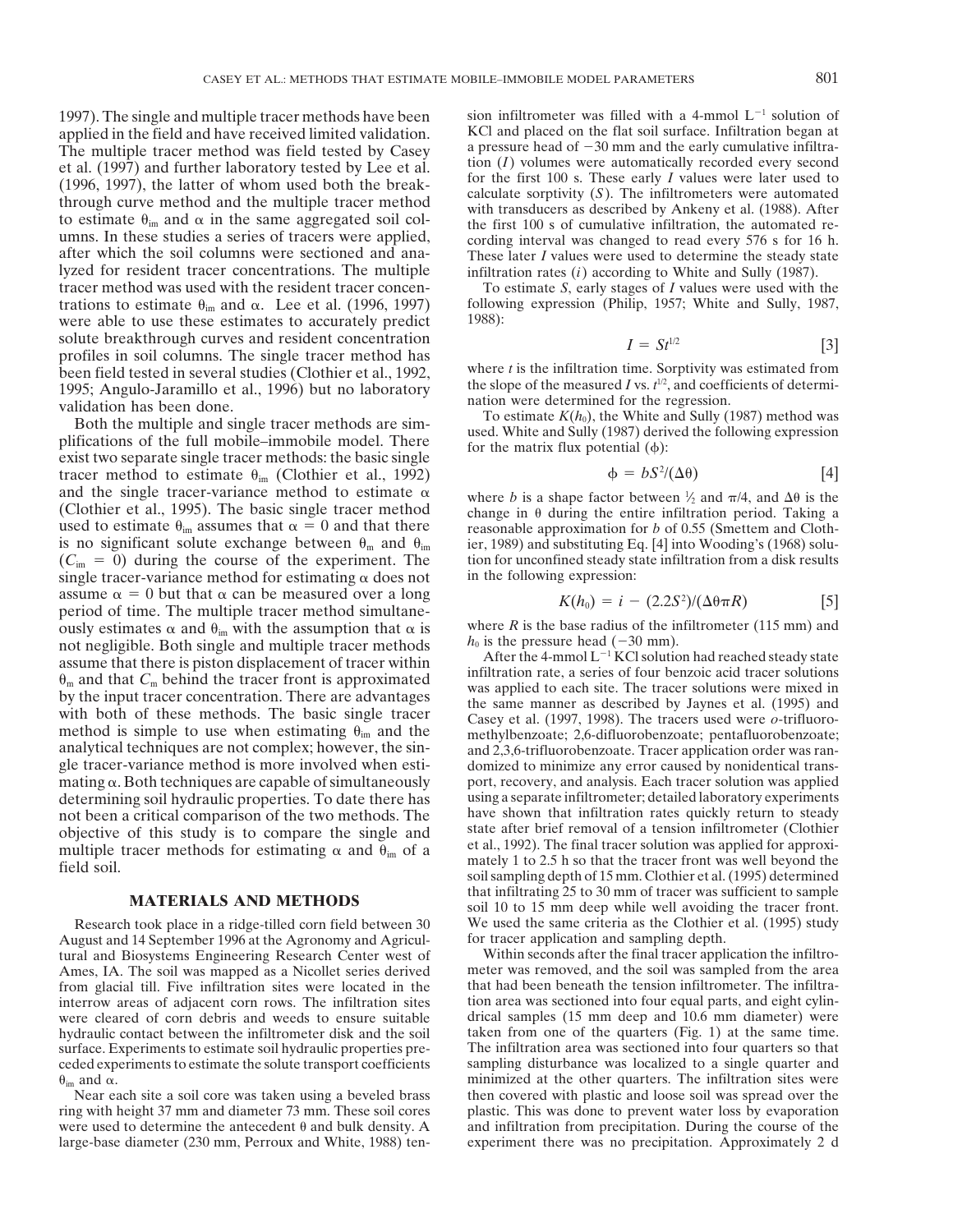

**Fig. 1. A diagram of the soil sampling scheme beneath the tension infiltrometer. The soil sampled immediately after the tracer application was used to estimate**  $\theta_{\text{im}}$  **and**  $\alpha$  **with the Jaynes et al. (1995)** method, and to estimate  $\theta_{\text{im}}$  with the Clothier et al. (1992) method. All sampling dates were used to estimate  $\alpha$  with the Clothier et **al. (1995) method. The sampling dates immediately after the final tracer application, 0, 2, 7, and 15 d, correspond to the numerals,**

after the start of the tracer application, the soil and plastic sheets were taken off the infiltration sites and eight more soil sites  $-\alpha/\theta_{\rm im}$  and the intercept gives  $\ln(\theta_{\rm im}/\theta) + \ell \theta_{\rm m}/(\theta_{\rm im}/\theta)$ . samples were taken from another quarter of the infiltration site. The soil was then covered again with the plastic and loose of 2.65 with  $H_3PO_4$  and 20 mL  $L^{-1}$  acetonitrile as the eluting soil. This procedure was repeated at approximately 7 d and solution. The flow rate was 1 mL min<sup>-1</sup> and the detection 15 d after the start of the tracer application. Figure 1 shows the wavelength was set to 205 nm. 15 d after the start of the tracer application. Figure 1 shows the wavelength was set to 205 nm.<br>
sampling scheme. All soil samples were weighed and placed in Extracted tracer concentrations from the soil sampled imsampling scheme. All soil samples were weighed and placed in Extracted tracer concentrations from the soil sampled im-<br>plastic zip-lock bags and refrigerated to prevent any loss of mediately after the tracer application we plastic zip-lock bags and refrigerated to prevent any loss of tracer or change in  $\theta$ . under the modified Jaynes et al. (1995) method (Casey

The soil samples were taken to the laboratory for tracer et al., 1997; Jaynes and Horton, 1998): extraction and  $\theta$  measurements. Tracer extractions of the soil samples were done in 150-mL Erlenmeyer flasks using ≈1:1 soil/0.0005 *M* CaSO<sub>4</sub> solution. The extraction mixture was soil/0.0005 *M* CaSO<sub>4</sub> solution. The extraction mixture was where *C* is the measured tracer concentration from the extract, shaken for 5 min on a wrist shaker and allowed to settle for  $C_0$  is the tracer concentration



**Fig. 2. Regressions of the**  $\ln(1 - C/C_0)$  **vs. time used by the Jaynes et al. (1995) method to estimate**  $\theta_{\text{im}}$  **and**  $\alpha$  **at each site. The slope** 

$$
\ln(1 - C/C_0) = -\alpha t/\theta_{\rm im} + \ln(\theta_{\rm im}/\theta) + \ell \alpha \theta_{\rm m}/(\theta_{\rm im}q)
$$
 [6]

shaken for 5 min on a wrist shaker and allowed to settle for<br>
5 min. The solution was then decanted through no. 40 filter<br>
f is tracer concentration from the input tracer solution,<br>
paper and stored at 2°C until analysis.

$$
\theta_{\rm im} = \theta (1 - C/C_0) \tag{7}
$$

Equation [7] is identical to Eq. [6] if  $\alpha$  is zero. Extracted tracer the product to the exclusion of others that may be suitable. concentrations that were used to estimate  $\theta_{\text{im}}$  from Eq. [7]

<sup>&</sup>lt;sup>1</sup> Names are necessary to report factually on available data; how-<br>ever, the USDA neither guarantees nor warrants the standard of the<br>product, and the use of the name by USDA implies no approval of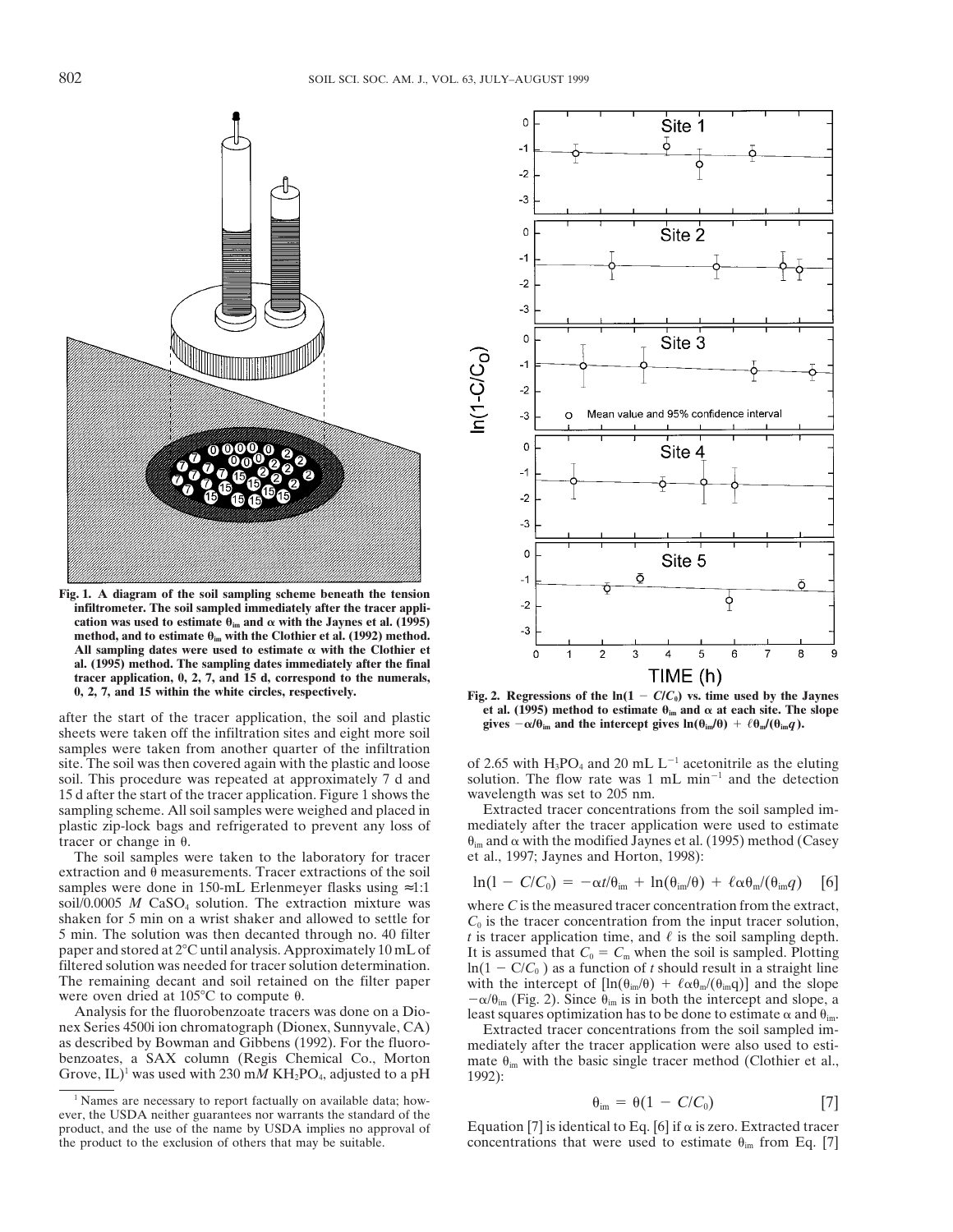were of the longest applied tracer in the series. The basic single tracer method assumed  $\alpha = 0$  for the entire tracer experiment, so it should not have mattered which tracer we chose. However, to diminish concern that the assumption that  $C_m = C_0$  was not being violated, we chose to use to final tracer in the series. The longer the tracer was applied the higher the probability that  $C_m = C_0$  was true.

Clothier et al. (1995) proposed a single tracer-variance method to estimate  $\alpha$  by measuring the variance of tracer concentration over time. First, Clothier et al. (1995) analytically expressed the decrease of  $C<sub>m</sub>$  through time:

$$
C_{\rm m}(t) = C^*[1 + [(\theta - \theta_{\rm m})/\theta_{\rm m}] \exp[-\alpha(\theta_{\rm im}/\theta_{\rm m})\theta t]] \qquad [8]
$$

and the simultaneous increase of *C*im through time:

$$
C_{\rm im}(t) = C^*[1 - \exp[-\alpha(\theta_{\rm im}/\theta_{\rm m})\theta t]] \qquad [9]
$$

where  $C^*$  is the equilibrium tracer concentration when  $C^*$  =  $C_m = C_{im} = C_0 (1 - \theta_{im}/\theta)$  as *t* approaches infinity. Finally, Clothier et al. (1995) developed the following expression to predict the normalized variance in tracer concentration under the infiltrometer through time:

$$
s^{2}(t)/s_{0}^{2}
$$
\n
$$
= \frac{(\theta_{\rm m}/\theta)[C_{\rm m}(t) - C^{*}]^{2} + (\theta_{\rm im}/\theta)[C_{\rm im}(t) - C^{*}]^{2}}{C^{*}(C_{0} - C^{*})}
$$
\n[10]

where  $s^2(t)/s_0^2$  is the predicted normalized variance in the soil samples over time. The temporal decline in  $[C_m(t) - C^*]$ and  $[C_{im}(t)]$  incline in  $[C_{im}(t) - C^{*}]$  can be found using the analytical expressions of Eq. [8] and Eq. [9]. At the time the soil is first sampled it is assumed that the values of  $C_{\text{im}} = 0$ and the value of  $C_m = C_0$ . Also, the values for  $\theta_m$  and  $\theta_{im}$  that were used in Eq. [8], [9], and [10] came from Eq. [7].

The variance of each of the tracer concentrations from each application site was determined at approximately 0, 2, 7, and 15 d after the tracer infiltration. The time at 0 d was the time the first tracer was applied, and the first sampling occurred at the completion of the last tracer infiltration. The following expression was used to determine the sample variance  $(s^2)$  of at the completion of the last tracer inflitration. The following<br>expression was used to determine the sample variance  $(s^2)$  of<br>the tracer concentrations (Steel and Torrie, 1980):<br> $(s^2(t)/s^2)$  as a function of time elansed

$$
s^{2} = \sum_{i=1}^{n} \frac{(C - \overline{C})^{2}}{n - 1}
$$
 [11]

where *n* is the number of the soil samples  $(n = 8)$ , and *C* is the mean value of the *n* samples. The sample variance values the mean value of the *n* samples. The sample variance values<br>from Eq. [11] were normalized by dividing through by the<br>initial sample variance,  $s_0^2$ , calculated from all of the tracers.<br>initial sample variance,  $s_0^2$ initial sample variance,  $s_0^2$ , calculated from all of the tracers.<br>This approach for estimating  $\alpha$  assumed that the soil samples 0.05 significance level (Steel and Torrie, 1980, p. 64, 137–167). that were taken from the infiltration site were either sampled from  $\theta_m$  or  $\theta_{im}$  (Clothier et al., 1995). **RESULTS** 

All four tracers were used in estimating the measured  $s^2(t)$  **Soil Hydraulic Properties** *s*<sup>2</sup> values. The tracers were assumed to move through the soil **Solurge Soil Hydraulic Properties**  $s_0^2$  values. The tracers were assumed to move through the soil identically, and the tracers were applied at different times. Each tracer was used to estimate an  $s^2(t)/s_0^2$  value. Figure 3 Each tracer was used to estimate an  $s^2(t)/s_0^2$  value. Figure 3<br>shows the observed  $s^2(t)/s_0^2$  values (Eq. [11]) from all four<br>tracers and corresponding model curves that were calculated head; these values are presented shows the observed  $s^2(t)/s_0^2$  values (Eq. [11]) from all four from Eq. [10]. To calculate Eq. [10] it was necessary to calcu-<br>late  $C_m(t)$  and  $C_{im}(t)$  values which were calculated using Eq. <br>[8] and Eq. [9], respectively. The varying calculated  $s^2(t)/s_0^2$  **and the White and Sully** (8) and Eq. [9], respectively. The varying calculated  $s^2(t)/s_0^2$  ment sites. Hydraulic conductivity  $(K(h_0))$  was calculated by values from Eq. [10] were obtained by using various  $\alpha$  values, which are reported in Fig. 3.

To evaluate the basic single tracer method's assumption that  $\alpha \approx 0$ , calculations were made with the  $\alpha$  values from Eq. [6] to estimate the amount of solute accumulation in  $\theta_{im}$  during the time of the experiment. The program CXTFIT 2.0 (Toride et al., 1995) was used to calculate the accumulation of tracer in  $\theta_{\text{im}}$  with time.  $\frac{5}{2}$  1.45 1.46 0.39 0.21 0.32 1.02

 $1.0$ SITE<sub>1</sub>  $\alpha$  (d<sup>-1</sup>)  $0.8$  $0.6$  $0.3$  $0.4$ o  $0.2$ စိ 30  $0.0$ **VORMALIZED VARIANCE OF TRACER CONCENTRATION**  $1.0$ SITE 2 0.03  $0.8$  $\circ$ ó  $\alpha$  (d<sup>-1</sup>)  $0.6$  $0.4$  $0.4$  $\delta$ ł  $0.2\,$ 33 ℅  $0.0\,$  $1.0$ Ō SITE 3  $\alpha$  (d<sup>-1</sup>)  $0.8\,$  $0.6$ 0.25 0.6 O  $0.4$ ୫ F  $0.2$ o  $0.0\,$  $1.0$ SITE 4  $0.8\,$  $0.6$  $\alpha$  (d<sup>-1</sup>)  $^{0.4}$  o  $0.4$ Ø  $0.2\,$  $0.0\,$  $1.0$  $S$ ITE  $5$  $0.8$ Ō Measured 0.25 Predicted  $0.6$  $0.4$  $0.2$  $\alpha$  (d<sup>-1</sup>)  $0.0$  $\Omega$  $\overline{c}$ 4 6 8  $10$  $12$  $14$ 16

 $(t)/s_0^2$  as a function of time elapsed from the start of the tracer application for each site. Here the predicted  $\alpha$  values next to the  $\sigma_s^2 = \sum_{n=1}^{\infty} \frac{(\mathbf{C} - \mathbf{C})}{n-1}$  [11] curves are derived from Eq. [10]. Note that measured  $s^2(t)/s_0^2$  values that were  $>1$  were excluded from Site 2 on the second sampling date and from Site 4 and 5 on the last sampling date.

The first objective of this study was to estimate the head; these values are presented in Table 1 for the five

| <b>Site</b>             |      | $K(h_0)$ | S      | Antecedent $\theta$ Final $\theta$ Bulk density                                                                                                 |      |             |
|-------------------------|------|----------|--------|-------------------------------------------------------------------------------------------------------------------------------------------------|------|-------------|
|                         |      |          |        | $\frac{1}{2}$ $\mu$ m s <sup>-1</sup> $\frac{1}{2}$ m <sup>3</sup> s <sup>-1/2</sup> $\frac{1}{2}$ m <sup>3</sup> m <sup>-3</sup> $\frac{1}{2}$ |      | $Mg m^{-3}$ |
|                         | 2.27 | 1.66     | 73.98  | 0.25                                                                                                                                            | 0.31 | 1.11        |
| $\mathbf{2}$            | 0.49 | 0.47     | 20.32  | 0.28                                                                                                                                            | 0.43 | 1.09        |
| 3                       | 2.16 | 1.02     | 23.95  | 0.23                                                                                                                                            | 0.34 | 1.13        |
| $\overline{\mathbf{4}}$ | 1.05 | 1.55     | 107.80 | 0.33                                                                                                                                            | 0.41 | 1.20        |
| 5                       | 1.45 | 1.46     | 0.39   | 0.21                                                                                                                                            | 0.32 | 1.02        |
|                         |      |          |        |                                                                                                                                                 |      |             |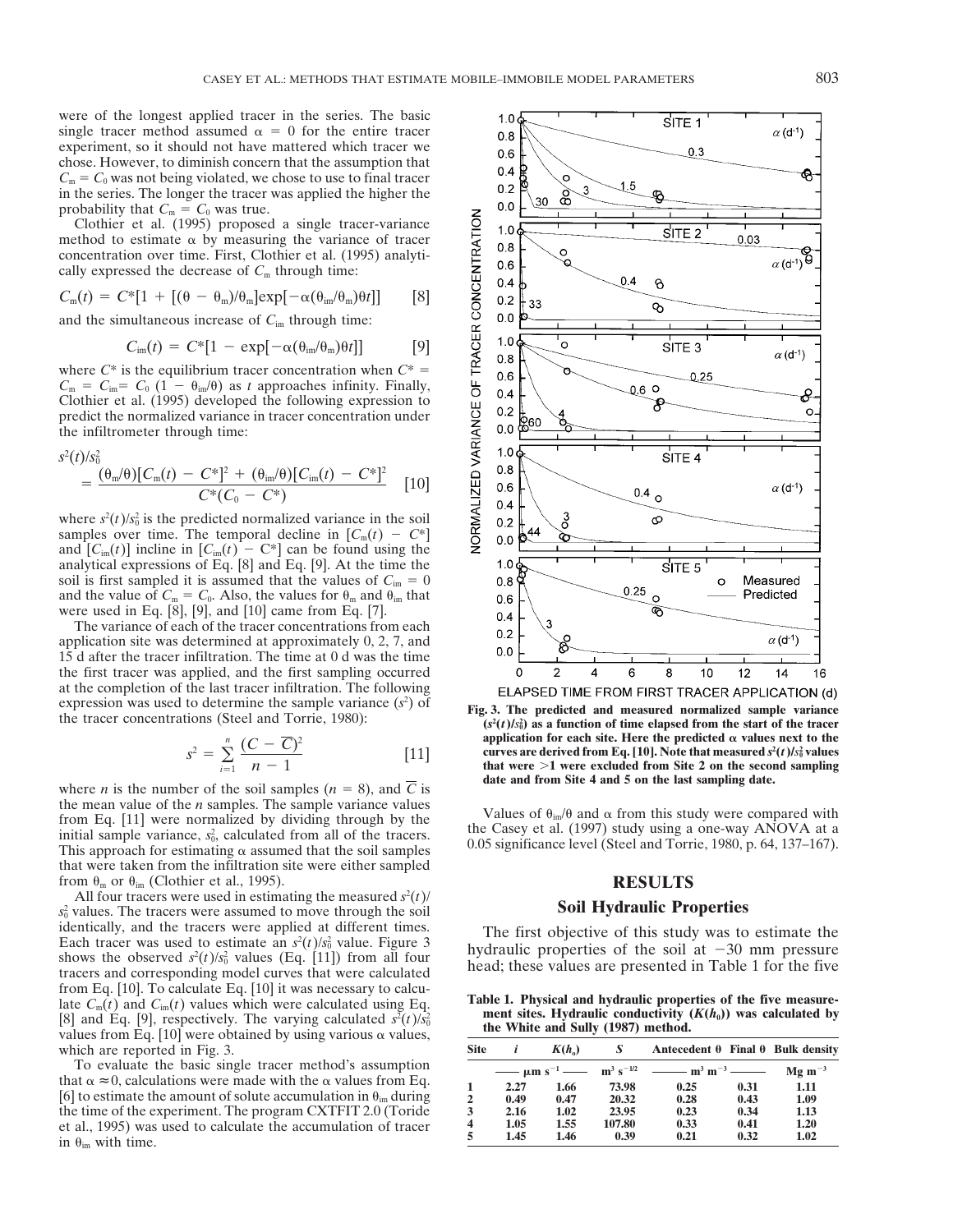measurement sites. The coefficients of determination for the estimation of *S* that used the early time infiltration data ranged from 0.77 to 0.99 with a mean of 0.87. Estimations of  $K(h_0)$  from the longtime steady state infiltration data using the White and Sully (1987) method were reasonable and fell within the ranges that others have found in soils near this research area (Logsdon and Jaynes, 1996; Logsdon, 1993). Under similar tillage systems and time of the season, Logsdon and Jaynes (1996) found the mean  $K(h_0)$  values at  $h_0 = -30$ mm to be 4.52  $\mu$ m s<sup>-1</sup> with a plus or minus one standard deviation range of 1.81 to 10.70  $\mu$ m s<sup>-1</sup>. These values are slightly higher than the values reported in the present study. Also, Logsdon (1993) found  $K(h_0)$  values in similar soils to range from 0.67 to 2.2  $\mu$ m s<sup>-1</sup>, which were similar to our values (Table 1).

### **Soil Transport Properties**

Figure 2 shows the graphs of  $\ln(1 - C/C_0)$  vs. *t* from<br>the first sampling, where only the mean  $\ln(1 - C/C_0)$  a values were obtained from the multiple tracer method. values and 95% confidence intervals of the eight samples were plotted to avoid clutter. As plotted, the slopes exclusively. The single tracer technique assumes that and intercepts of the regression from the eight soil sam- $\alpha = 0$ ; therefore, there is no mass exchange betwe and intercepts of the regression from the eight soil sam-<br> $\alpha = 0$ ; therefore, there is no mass exchange between<br>ples at the five sites were quite similar. The estimated  $\theta_{im}$  and  $\theta_m$  and no accumulation of tracer in showed that  $\theta_{\rm im}/\theta$  values in this study were not statisti-

were not significantly different from the Casey et al.

method for Sites 1, 2, 3, 4, and 5 were 0.10, 0.15, 0.10, 0.14, and 0.10 m<sup>3</sup> m<sup>-3</sup>, respectively. The variances of  $\theta_{\text{im}}$ values ranged from  $1.0 \times 10^{-4}$  m<sup>6</sup> m<sup>-6</sup> at Site 1 to 2.1  $\times$  within a few hours (Jaynes and Horton, 1998). Ignoring 10<sup>-5</sup> m<sup>6</sup> m<sup>-6</sup> at Site 2, which was lower than the variance this diffusion with the basic single values estimated by the multiple tracer method. The to an underestimation of  $\theta_{\rm im}/\theta$ . As a demostration,  $C_{\rm im}$  $\theta_{\rm im}/\theta$  values estimated by the basic single tracer tech- was calculated using CXTFIT 2.0 (Toride et al., 1995) nique were 0.24, 0.35, 0.26, 0.33, and 0.24 for the respec- with  $\alpha$  values from the multiple tracer method (Eq. [6]).

estimates of  $\theta_{\rm im}$  and  $\theta_{\rm im}/\theta$  from the single tracer method at the time of the first soil sampling. This gives further were lower than the estimates from the multiple tracer evidence for the underestimation of  $\theta_{\text{im}}$  with the basic method. The single tracer method assumes that the single tracer method. tracer enters the soil surface and moves through  $\theta_m$  The normalized variance calculated from the mea-



**Fig. 4.** The calculated relative tracer concentration in the immobile<br> **Fig. 4.** The calculated relative tracer concentration in the immobile<br> **Fig. 4.** The calculated relative tracer concentration in the immobile **domain as a function of time. Relative immobile tracer concentra-**

ples at the five sites were quite similar. The estimated  $\theta_{im}$  and  $\theta_m$  and no accumulation of tracer in  $\theta_{im}$ . If  $\alpha$  = median values of  $\theta_{im}$  from the multiple tracer method 0, then the concentration of the trac median values of  $\theta_{\text{im}}$  from the multiple tracer method  $\theta$ , then the concentration of the tracer should not change for Sites 1, 2, 3, 4, and 5 were 0.17, 0.29, 0.16, 0.19, and through time, which is contrary to the for Sites 1, 2, 3, 4, and 5 were 0.17, 0.29, 0.16, 0.19, and through time, which is contrary to the negative slopes 0.10 m<sup>3</sup> m<sup>-3</sup>, respectively. The variances in  $\theta_{\text{in}}$  values shown for the ln(1 – C/C<sub>0</sub>) vs. *t* fu 0.10 m<sup>3</sup> m<sup>-3</sup>, respectively. The variances in  $\theta_{\text{im}}$  values shown for the  $\ln(1 - C/C_0)$  vs. *t* function (Fig. 2). Clothwere relatively low for all sites, ranging from  $5.0 \times 10^{-4}$  ier et al. (1995) expressed concern that some of their  $\text{m}^6$  m<sup>-6</sup> at Site 1 to 3  $\times$  10<sup>-3</sup> m<sup>6</sup> m<sup>-6</sup> at Site 5. The samples did not reach final concent m<sup>6</sup> m<sup>-6</sup> at Site 1 to 3  $\times$  10<sup>-3</sup> m<sup>6</sup> m<sup>-6</sup> at Site 5. The samples did not reach final concentration due to disper-<br>corresponding  $\theta_{\text{in}}/\theta$  values were 0.52, 0.48, 0.44, 0.44, sion. As a result Clothier et al. (19 corresponding  $\theta_{\text{im}}/\theta$  values were 0.52, 0.48, 0.44, 0.44, sion. As a result Clothier et al. (1995) recommended and 0.30 for the respective Sites 1, 2, 3, 4, and 5. An that a tracer should infiltrate to depths of 25 t and 0.30 for the respective Sites 1, 2, 3, 4, and 5. An that a tracer should infiltrate to depths of 25 to 30 mm ANOVA comparison with the Casey et al. (1997) study for soil samples taken to the 10 to 15 mm depth. This ANOVA comparison with the Casey et al. (1997) study for soil samples taken to the 10 to 15 mm depth. This showed that  $\theta_{i\omega}/\theta$  values in this study were not statisti-<br>sampling criterion was exceeded in this study. Sinc cally different at a 0.05 significance level. The Casey et Clothier et al. (1995) sampling recommendation was al. (1997) study was conducted two years earlier on the exceeded, it is less likely the tracer concentrations same research field, using the same pressure head. Changed with time because of dispersion rather than as same research field, using the same pressure head. changed with time because of dispersion rather than as<br>The median  $\alpha$  values for Sites 1, 2, 3, 4, and 5 were a consequence of  $\alpha$ . The Clothier et al. (1995) recom-The median  $\alpha$  values for Sites 1, 2, 3, 4, and 5 were a consequence of  $\alpha$ . The Clothier et al. (1995) recom-<br>6, 0, 9, 0, 3, 0, 7, and 0, 1 d<sup>-1</sup>, respectively. The variances mendation is supported by several studies s  $0.6, 0.9, 0.3, 0.7,$  and  $0.1$  d<sup>-1</sup>, respectively. The variances mendation is supported by several studies showing that of  $\alpha$  values were low, ranging from  $2.5 \times 10^{-5}$  d<sup>-2</sup> at dispersion approaches zero close to the solute applica-<br>Site 5 to 0.4 d<sup>-2</sup> at Site 2. The  $\alpha$  values from this study tion source at the soil surface (Yates, 1 Site 5 to 0.4 d<sup>-2</sup> at Site 2. The  $\alpha$  values from this study ion source at the soil surface (Yates, 1992; Gimmi, were not significantly different from the Casev et al. 1994). Our soil samples were taken at a shallow dep (1997) study at a 5% level. so that the effect of dispersion approached zero. A likely explanation of the increase in tracer concentration **Single Tracer Methods** through time in Fig. 2 [i.e., decrease of  $ln(1 - C/C_0)$  vs.<br>The estimates of  $\theta_{im}$  that used the basic single tracer<br>through time in Fig. 2 [i.e., decrease of  $ln(1 - C/C_0)$  vs.<br>Assuming  $\alpha = 0$  does

stance, using  $\alpha$  of 0.5 d<sup>-1</sup>, as estimated by Clothier et al. (1995), a measurable diffusion of solute into  $\theta_{\rm im}$  occurs this diffusion with the basic single tracer method leads tive Sites 1, 2, 3, 4, and 5. Figure 4 shows the relative  $C_{\text{im}}$  as a function of time Although the exact same soil samples were used, the and indicates appreciable accumulation of tracer in  $\theta_{im}$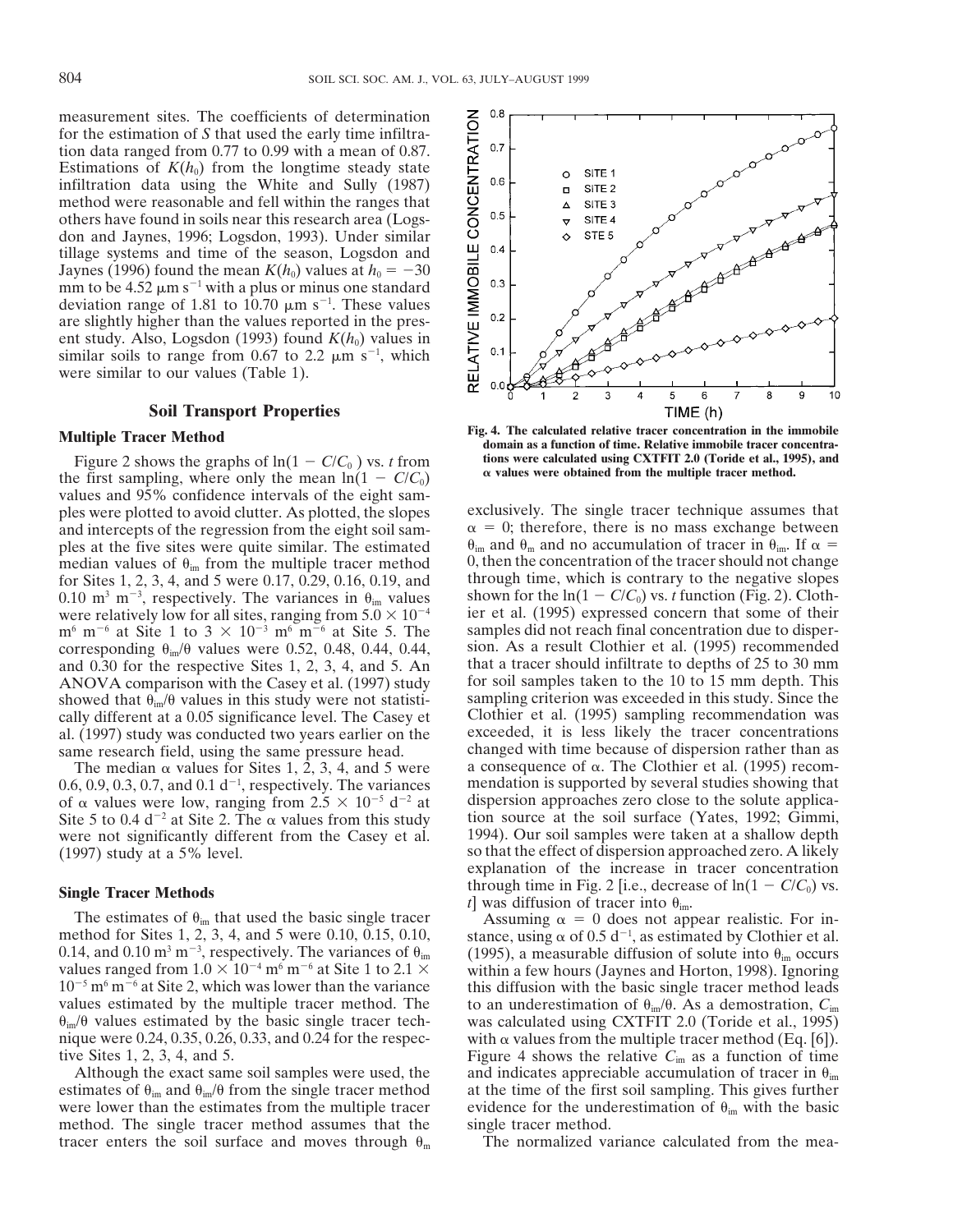

single tracer model (Eq. [10]) very well (Fig. 3). For the same site. By using these methods at one site, we each of the sampling dates a separate  $\alpha$  value can be estimated the hydraulic parameters along with the sole e estimated using this method, so there was not a single  $(t)/s_0^2$  with time for any of the sites. Also, at any one site the esti-<br>mated  $\alpha$  values ranged from two to three orders of uted this result to an invalid assumption of  $\alpha = 0$  used mated  $\alpha$  values ranged from two to three orders of uted this result to an invalid assumption of  $\alpha = 0$  used<br>magnitude. The range of  $\alpha$  values for all the sites was in the basic single tracer method. The single tracer magnitude. The range of  $\alpha$  values for all the sites was  $0.03$  to 60 d<sup>-1</sup>.

more, the spread of  $s^2(t)/s_0^2$  values between the tracers single tracer-variance method gave biased estimates of at each sampling date did not diminish with time (Fig.  $\alpha$  because of decreasing soil water during the te 3). Values of  $s^2(t)/s_0^2$  even went above one for Site 2 on the second day of sampling and again at Sites 4 and 5 **ACKNOWLEDGMENTS** on the last day of sampling. The  $s^2(t)/s_0^2$ on the last day of sampling. The  $s^2(t)/s_0^2$  values that were<br>  $>1$  were excluded when we created Fig. 3.<br>
CSREES-USDA under agreement 94-37102-01906.

The single tracer-variance method requires constant  $\theta$  throughout the course of the experiment to estimate<br>  $\alpha$  (Clothier et al., 1995). Although the infiltration areas<br>
were covered by plastic and loose soil between each of<br>
the sampling periods,  $\theta$  values decreased lateral distribution, drainage, condensation on the plas-<br>
tic or transpiration during the experiment (Fig. 5) An automated tension infiltrometer. Soil Sci. Soc. Am. J. 52:893–896. tic, or transpiration during the experiment (Fig. 5). An automated tension infiltrometer. Soil Sci. Soc. Am. J. 52:893–896.<br>increase in tracer concentration over time at some of the sites was measured and was consistent wi currence of transpiration. Corn plants may have drawn tive tracers in soil and ground water. Ground Water. 30:8–14.<br>
soil water from the experimental volume and concen-<br>
Casey, F.X.M., S.D. Logsdon, R. Horton, and D.B. Jay Soil water from the experimental volume and concen-<br>
trated the tracer. The large decrease in θ during the 15-d<br>
period compromised the single tracer-variance method<br>
Casey, F.X.M., S.D. Logsdon, R. Horton, and D.B. Jayne and probably added variability in the tracer concentra-<br>
Measurement of field soil hydraulic and solute transport parame-<br>
ters. Soil Sci. Soc. Am. J. 62:1172–1178. tion with time. During the first two sampling dates the ters. Soil Sci. Soc. Am. J. 62:1172–1178.<br>mean  $\theta$  values changed the least: 20%; but there still Clothier, B.E., M.B. Kirkham, and J.E. McLean. 1992. In situ measur mean  $\theta$  values changed the least: 20%; but there still<br>was no consistent decrease in  $s^2(t)/s_0^2$  values within the<br>was no consistent decrease in  $s^2(t)/s_0^2$  values within the<br>soil. Soil Sci. Soc. Am. J. 56:733–736. was no consistent decrease in  $s^2(t)/s_0^2$  values within the first 2 d. We speculate that the variation in  $\theta$  for the Clothier, B.E., L. Heng, G.N. Magesan, and I. Vogeler. 1995. The first two sampling dates was caused by the wetting prop-<br>measured mobile-water content of an unsa first two sampling dates was caused by the wetting prop-<br>erties of the soil as affected by the interface with the of hydraulic regime. Aust. J. Soil Res. 33:397–414. erties of the soil as affected by the interface with the of hydraulic regime. Aust. J. Soil Res. 33:397–414.<br>
coats, K.H., and B.D. Smith. 1964. Dead end pore volume and disper-<br>
coats, K.H., and B.D. Smith. 1964. Dead end infiltrometer base, not by the exchange of tracer be-<br>tween  $\theta_m$  and  $\theta_{im}$ . Clothier et al. (1995) showed the same<br>disagreement between the single tracer-variance model<br>disagreement between the single tracer-variance m disagreement between the single tracer-variance model and their measured  $s^2(t)/s_0^2$  values but attributed the ous nonequibrium transport and degradation of pesticides. Soil disagreement to advective transport. As a rule, the mul-<br>tiple tracer method fit the C data better than the single<br>tracer-variance method.<br>An additional coinsideration is that the single tracer-<br>Jaynes, D.B., S.D. Logsdon,

variance method assumes that soil samples taken from the infiltration site are either sampled from  $\theta_{\rm m}$  or  $\theta_{\rm im}$ (Clothier et al., 1995). This macroscopic interpretation of  $\theta_m$  and  $\theta_{im}$  is a fundamental difference between the single and multiple tracer methods. The multiple tracer method assumes that the domains of solute transport are on a small scale and not found in large pockets of the soil. The single tracer method assumes that the solute transport domains are on a large scale and can be sampled individually.

## **CONCLUSION**

Two single tracer (basic and variance) methods and Fig. 5. Soil volumetric water content as a function of time. <br>a multiple tracer method have been proposed for the estimation of the mobile–immobile model transport pasured tracer concentrations with time did not fit the rameters  $\alpha$  and  $\theta_{\text{im}}$ , but they have not been used on single tracer model (Eq. [10]) very well (Fig. 3) For the same site. By using these methods at one site, w consistently gave  $\theta_{\text{im}}$  values that were larger than those given by the basic single tracer method, and we attribvariance method for estimating  $\alpha$  was less practical than the multiple tracer method because it took a long time The calculated  $s^2(t)/s_0^2$  values did not decrease with the multiple tracer method because it took a long time time as the assumptions of this method predict. Further-<br>more the single tracer-variance method gave biased estimates of<br>more the single tracer-variance method gave biased estimates of

CSREES-USDA under agreement 94-37102-01906.

- 
- 
- 
- 
- 
- 
- 
- 
- 
- 
- 
- Jaynes, D.B., S.D. Logsdon, and R. Horton. 1995. Field method for